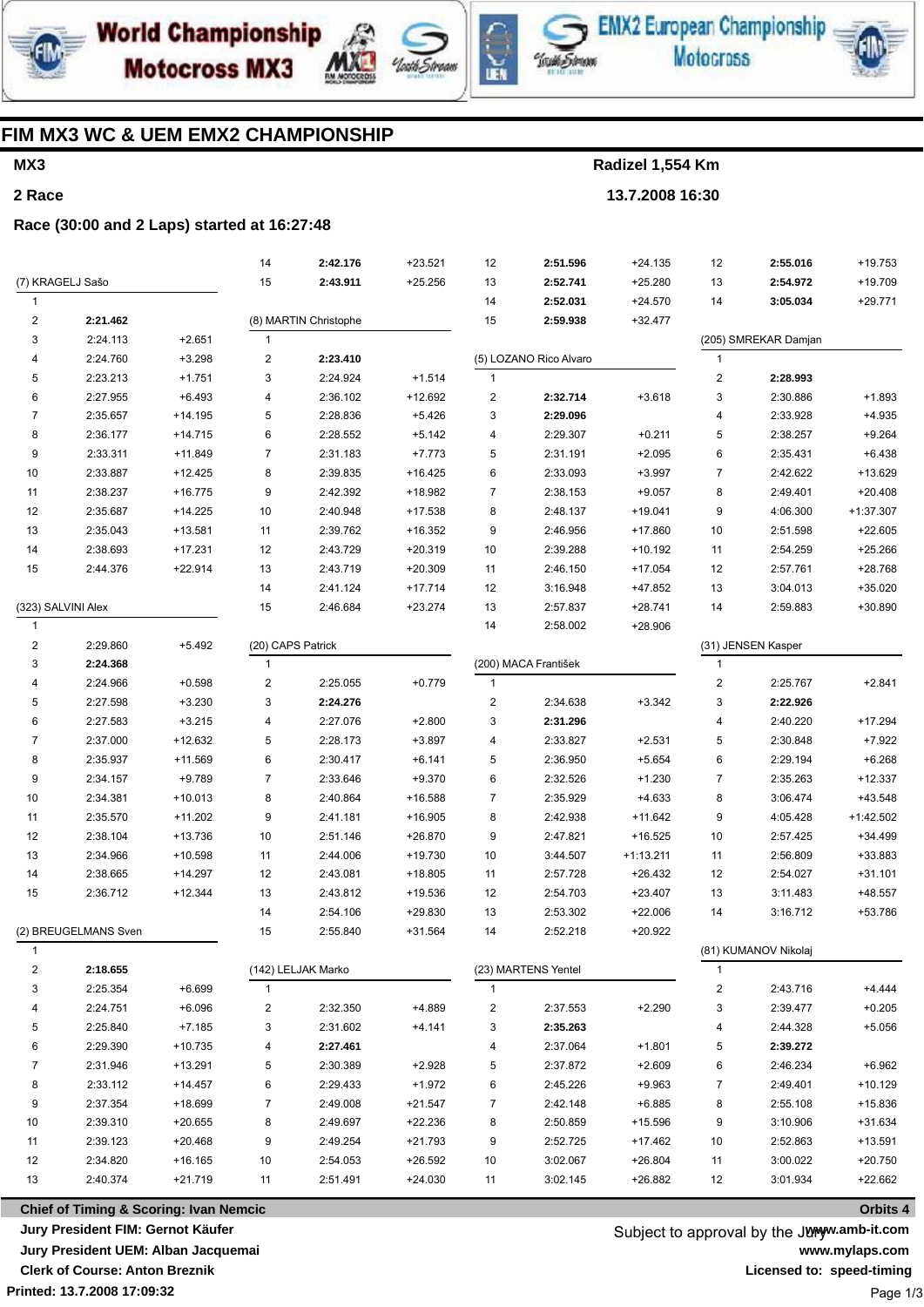





**EMX2 European Championship Motocross** 



## **FIM MX3 WC & UEM EMX2 CHAMPIONSHIP**

## **MX3**

**2 Race**

**Radizel 1,554 Km 13.7.2008 16:30**

#### **Race (30:00 and 2 Laps) started at 16:27:48**

| 13                      | 2:52.257               | +12.985              | 14             | 3:05.114              | $+29.042$   | 1                       |                             |             | 5                       | 3:01.590               | +33.032     |
|-------------------------|------------------------|----------------------|----------------|-----------------------|-------------|-------------------------|-----------------------------|-------------|-------------------------|------------------------|-------------|
| 14                      | 2:54.472               | $+15.200$            |                |                       |             | $\overline{\mathbf{c}}$ | 2:53.582                    | $+6.442$    | 6                       | 2:35.770               | $+7.212$    |
|                         |                        |                      |                | (155) TORSIELLO Fabio |             | 3                       | 2:47.140                    |             | $\overline{7}$          | 6:44.542               | +4:15.984   |
|                         | (555) DISETTI Marcello |                      | 1              |                       |             | 4                       | 2:58.737                    | $+11.597$   | 8                       | 2:53.891               | $+25.333$   |
| $\mathbf{1}$            |                        |                      | 2              | 2:48.833              | +13.992     | 5                       | 2:58.017                    | $+10.877$   | 9                       | 2:50.975               | $+22.417$   |
| $\overline{\mathbf{c}}$ | 2:57.221               | $+11.271$            | 3              | 2:36.528              | $+1.687$    | 6                       | 2:58.913                    | $+11.773$   | 10                      | 2:56.371               | $+27.813$   |
| 3                       | 2:46.569               | $+0.619$             | 4              | 2:34.841              |             | $\overline{7}$          | 3:07.603                    | $+20.463$   | 11                      | 2:50.689               | $+22.131$   |
| 4                       | 2:48.304               | $+2.354$             | 5              | 2:44.696              | $+9.855$    | 8                       | 3:05.842                    | $+18.702$   | 12                      | 2:54.701               | $+26.143$   |
| 5                       | 2:50.296               | $+4.346$             | 6              | 3:33.483              | +58.642     | 9                       | 3:00.122                    | $+12.982$   | 13                      | 2:59.678               | $+31.120$   |
| 6                       | 2:46.999               | $+1.049$             | $\overline{7}$ | 2:50.494              | $+15.653$   | 10                      | 2:47.803                    | $+0.663$    |                         |                        |             |
| 7                       | 2:50.800               | $+4.850$             | 8              | 2:48.385              | $+13.544$   | 11                      | 3:00.630                    | $+13.490$   |                         | (128) HIRSCHMUGL Mario |             |
| 8                       | 2:52.820               | $+6.870$             | 9              | 2:53.340              | +18.499     | 12                      | 3:13.898                    | $+26.758$   | $\mathbf{1}$            |                        |             |
| 9                       | 2:45.950               |                      | 10             | 2:49.965              | $+15.124$   | 13                      | 2:54.745                    | $+7.605$    | $\overline{\mathbf{c}}$ | 2:47.306               | $+9.785$    |
| 10                      | 2:48.534               | $+2.584$             | 11             | 2:53.779              | +18.938     |                         |                             |             | 3                       | 2:37.521               |             |
| 11                      | 2:53.614               | $+7.664$             | 12             | 2:55.651              | $+20.810$   |                         | (124) DE BELDER Tom         |             | $\overline{4}$          | 2:39.041               | $+1.520$    |
| 12                      | 2:55.577               | $+9.627$             | 13             | 3:25.091              | $+50.250$   | $\mathbf{1}$            |                             |             | 5                       | 5:36.037               | $+2:58.516$ |
| 13                      | 2:48.466               | $+2.516$             | 14             | 2:53.155              | +18.314     | $\overline{\mathbf{c}}$ | 2:39.109                    | $+4.605$    | 6                       | 4:23.125               | $+1:45.604$ |
| 14                      | 2:54.117               | $+8.167$             |                |                       |             | 3                       | 2:36.672                    | $+2.168$    | $\overline{7}$          | 2:49.477               | $+11.956$   |
|                         |                        |                      |                | (117) RADEK Bohuslav  |             | 4                       | 2:34.504                    |             | 8                       | 2:51.012               | $+13.491$   |
| (134) MOZE Jaka         |                        |                      | 1              |                       |             | 5                       | 2:36.752                    | $+2.248$    | 9                       | 2:53.138               | $+15.617$   |
| $\mathbf{1}$            |                        |                      | 2              | 2:32.403              |             | 6                       | 2:37.091                    | $+2.587$    | 10                      | 2:56.672               | $+19.151$   |
| 2                       | 2:38.024               | $+2.569$             | 3              | 2:39.663              | $+7.260$    | 7                       | 2:41.377                    | $+6.873$    | 11                      | 2:58.814               | $+21.293$   |
| 3                       | 2:41.242               | $+5.787$             | 4              | 2:40.382              | $+7.979$    | 8                       | 2:51.838                    | +17.334     | 12                      | 3:01.166               | $+23.645$   |
| 4                       | 2:35.455               |                      | 5              | 2:44.713              | $+12.310$   | 9                       | 3:09.089                    | +34.585     |                         |                        |             |
| 5                       | 2:36.076               | $+0.621$             | 6              | 2:49.301              | +16.898     | 10                      | 2:57.078                    | $+22.574$   |                         | (28) VANDERSANDEN Adri |             |
| 6                       | 2:38.364               | $+2.909$             | 7              | 2:56.678              | $+24.275$   | 11                      | 3:03.524                    | $+29.020$   | $\mathbf{1}$            |                        |             |
| $\overline{7}$          | 2:41.746               | $+6.291$             | 8              | 3:00.701              | +28.298     | 12                      | 5:17.132                    | +2:42.628   | $\overline{c}$          | 2:41.937               | $+7.210$    |
| 8                       | 2:36.767               | $+1.312$             | 9              | 3:04.330              | +31.927     | 13                      | 3:43.618                    | $+1:09.114$ | 3                       | 2:34.727               |             |
| 9                       | 2:43.979               | $+8.524$             | 10             | 3:07.492              | +35.089     |                         |                             |             | $\overline{4}$          | 2:36.692               | $+1.965$    |
| 10                      | 2:42.035               | $+6.580$             | 11             | 3:07.690              | $+35.287$   |                         | (54) VANHOENACKER Dimitri   |             | 5                       | 2:37.073               | $+2.346$    |
| 11                      | 2:38.518               | $+3.063$             | 12             | 3:03.924              | $+31.521$   | $\mathbf{1}$            |                             |             | 6                       | 2:41.858               | $+7.131$    |
| 12                      | 2:43.400               | $+7.945$             | 13             | 3:18.441              | +46.038     | 2                       | 2:54.951                    | $+12.173$   | $\overline{7}$          | 3:32.960               | +58.233     |
| 13                      | 2:46.016               | $+10.561$            |                |                       |             | 3                       | 2:49.471                    | $+6.693$    | 8                       | 2:52.119               | $+17.392$   |
| 14                      | 2:44.068               | $+8.613$             |                | (55) BEGGI Cristian   |             | 4                       | 2:42.778                    |             | 9                       | 7:07.405               | +4:32.678   |
|                         |                        |                      | 1              |                       |             | 5                       | 2:45.230                    | $+2.452$    | 10                      | 2:51.966               | $+17.239$   |
|                         | (161) BESONHE Michael  |                      | 2              | 2:21.970              |             | 6                       | 2:55.899                    | $+13.121$   | 11                      | 2:56.722               | $+21.995$   |
| 1                       |                        |                      | 3              | 2:24.116              | $+2.146$    |                         | 3:22.216                    | +39.438     | 12                      | 3:04.077               | $+29.350$   |
| 2                       | 2:43.964               | $+7.892$             | 4              | 2:29.248              | $+7.278$    | 8                       | 3:46.658                    | +1:03.880   |                         |                        |             |
| 3                       | 2:38.216               | $+2.144$             | 5              | 2:28.364              | $+6.394$    | 9                       | 3:06.068                    | $+23.290$   |                         | (74) STEINBERGS Ivo    |             |
| 4                       | 2:36.072               |                      | 6              | 2:28.952              | $+6.982$    | 10                      | 3:15.453                    | +32.675     | 1                       |                        |             |
| 5                       | 2:43.971               | $+7.899$             | 7              | 2:30.998              | $+9.028$    | 11                      | 2:58.278                    | $+15.500$   | 2                       | 2:45.678               | $+9.175$    |
| 6                       | 2:41.586               | $+5.514$             | 8              | 4:15.902              | +1:53.932   | 12                      | 3:15.096                    | $+32.318$   | 3                       | 2:36.503               |             |
| 7                       | 2:49.363               | $+13.291$            | 9              | 3:22.403              | $+1:00.433$ | 13                      | 3:02.201                    | +19.423     | 4                       | 4:46.374               | $+2:09.871$ |
| 8                       | 2:48.766               | $+12.694$            | 10             | 3:52.365              | $+1:30.395$ |                         |                             |             | 5                       | 4:32.695               | $+1:56.192$ |
| 9                       | 2:54.012               | +17.940              | 11             | 3:59.584              | $+1:37.614$ |                         | (30) HANSEN Nicolai Marcher |             | 6                       | 2:56.536               | $+20.033$   |
| 10                      | 2:58.530               | +22.458              | 12             | 2:52.954              | +30.984     | 1                       |                             |             | $\overline{7}$          | 2:48.243               | $+11.740$   |
| 11                      | 3:37.387               | $+1:01.315$          | 13             | 2:53.310              | $+31.340$   | 2                       | 2:32.717                    | $+4.159$    | 8                       | 2:52.566               | +16.063     |
| 12                      | 3:00.481               | $+24.409$            |                |                       |             | 3                       | 2:30.899                    | $+2.341$    | 9                       | 2:58.519               | $+22.016$   |
| 13                      | 2:59.680               | +23.608              |                |                       |             | 4                       | 2:28.558                    |             | 10                      | 2:52.901               | +16.398     |
|                         |                        | (45) KEMPELIS Filips |                |                       |             |                         |                             |             |                         |                        |             |

**Printed: 13.7.2008 17:09:32 Chief of Timing & Scoring: Ivan Nemcic Jury President FIM: Gernot Käufer Jury President UEM: Alban Jacquemai Clerk of Course: Anton Breznik**

Subject to approval by the Juryw.amb-it.com **www.mylaps.com Licensed to: speed-timing** Page 2/3

#### **Orbits 4**